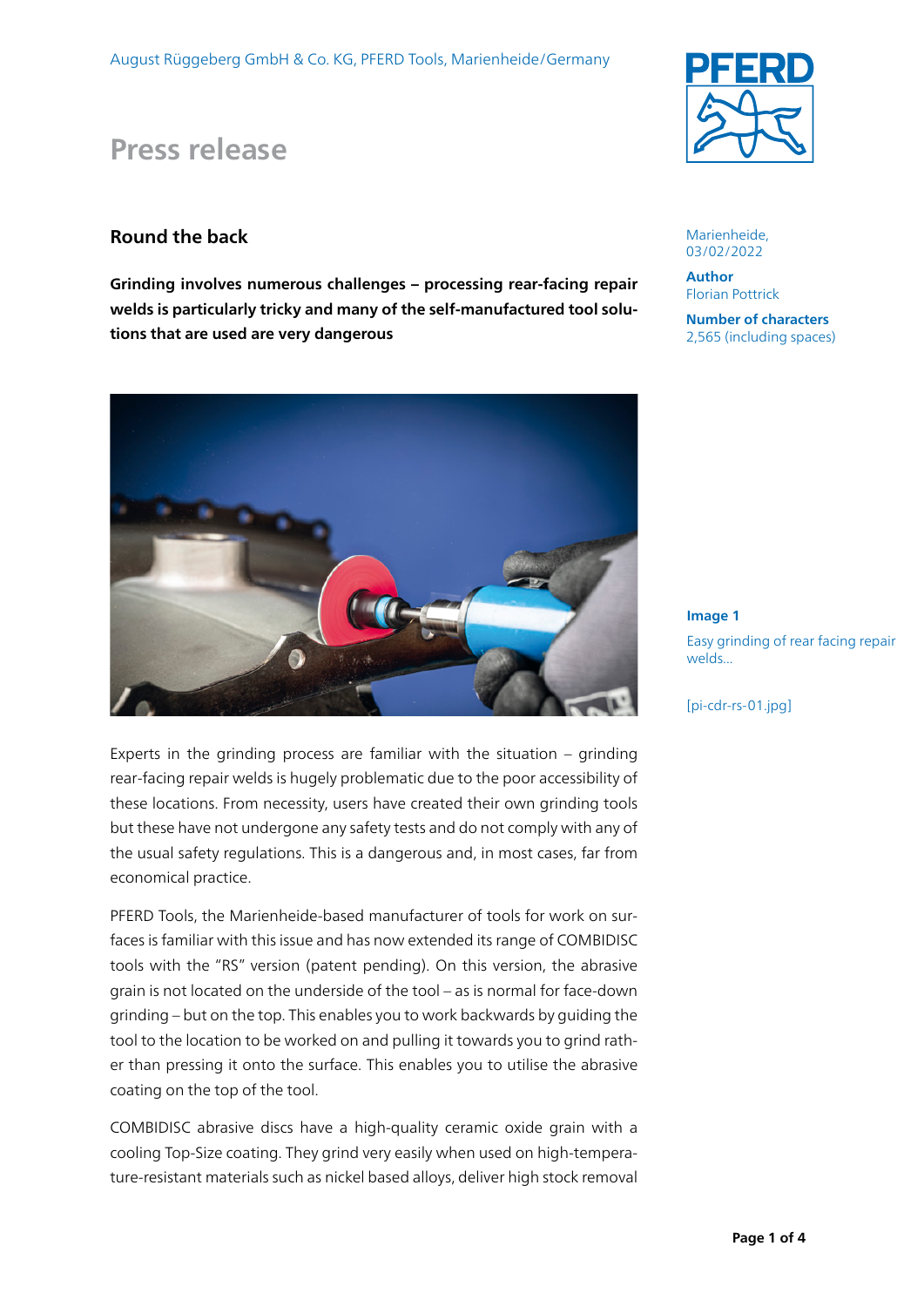

and produce a high quality surface finish. Another advantage of the system is that there are no abrasives or fixing elements on the rear of the sander that could result in damage to the workpiece. The arbor is surrounded by plastic in the area of the workpiece, which also protects against damage or contact corrosion. To machine practically all materials, the PFERD range offers the versions ceramic oxide grain (CO-COOL, for stainless steel [INOX], hard non-ferrous metals, high-temperature-resistant materials), silicon carbide (SiC, for non-ferrous metals, fibre-reinforced plastics or thermoplastics) and aluminium oxide (A-PLUS, for steel or cast materials as well as non-ferrous metals), in different sizes.

#### **About PFERD:**

August Rüggeberg GmbH & Co. KG – PFERD Tools (www.pferd.com) is among the leading companies that manufacture tools for work on surfaces and metal cutting. With a heritage that dates back more than 200 years, the family-run business, based in Marienheide, manufactures its products across eight different production facilities and its current portfolio includes over 8,500 tools. With its 1,950 employees in 25 subsidiaries across the world, the company is able to secure proximity to its global customer base, which is ideal for providing first-class consultation and deliveries.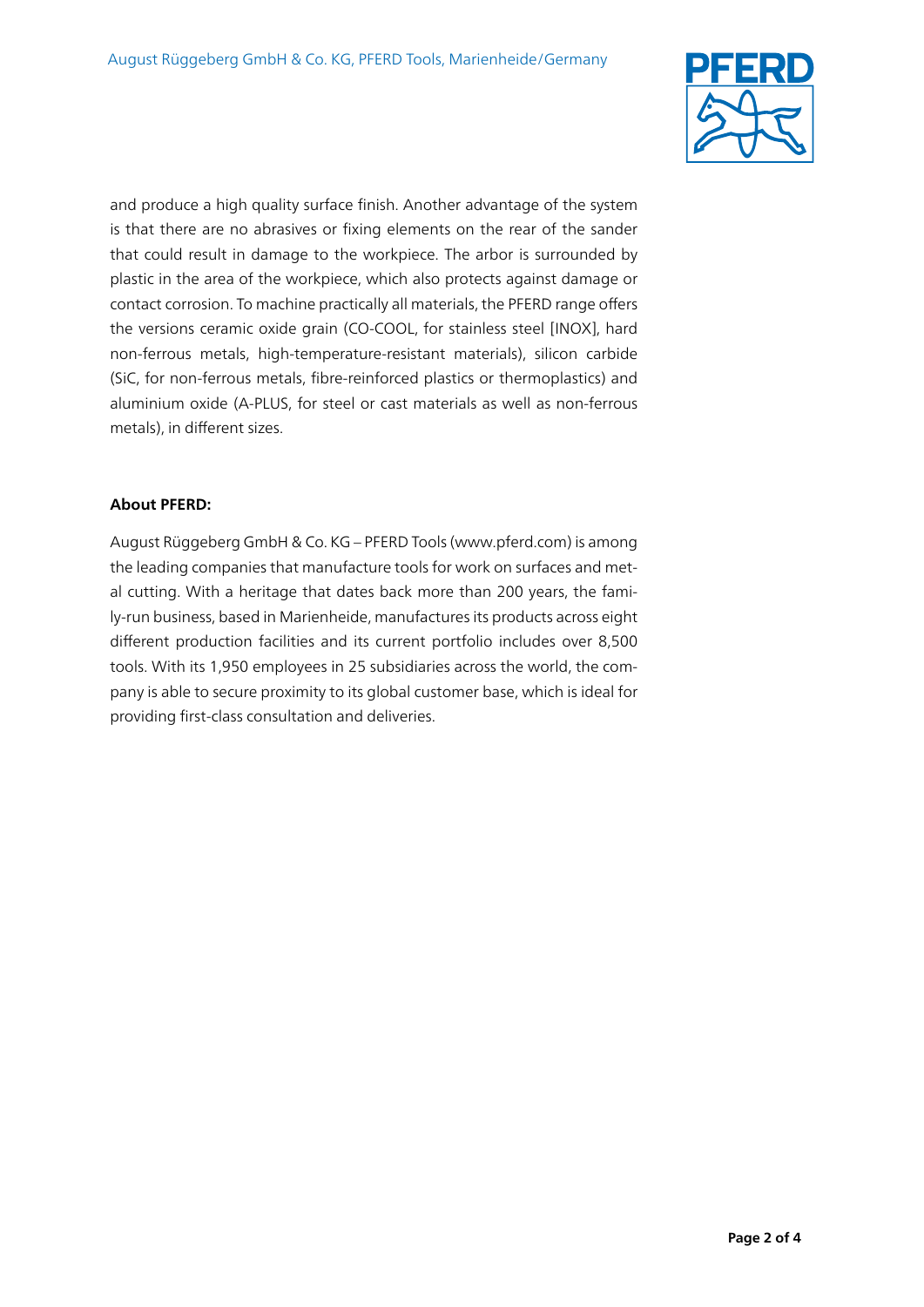

**Images:**



#### **Image 2**

The PFERD product range has been extended with new designs and grit sizes to offer the perfect product for all common materials.

[pi-cdr-rs-03.jpg]



**Image 3** Easy grinding of rear facing repair welds...

[pi-cdr-rs-01.jpg]